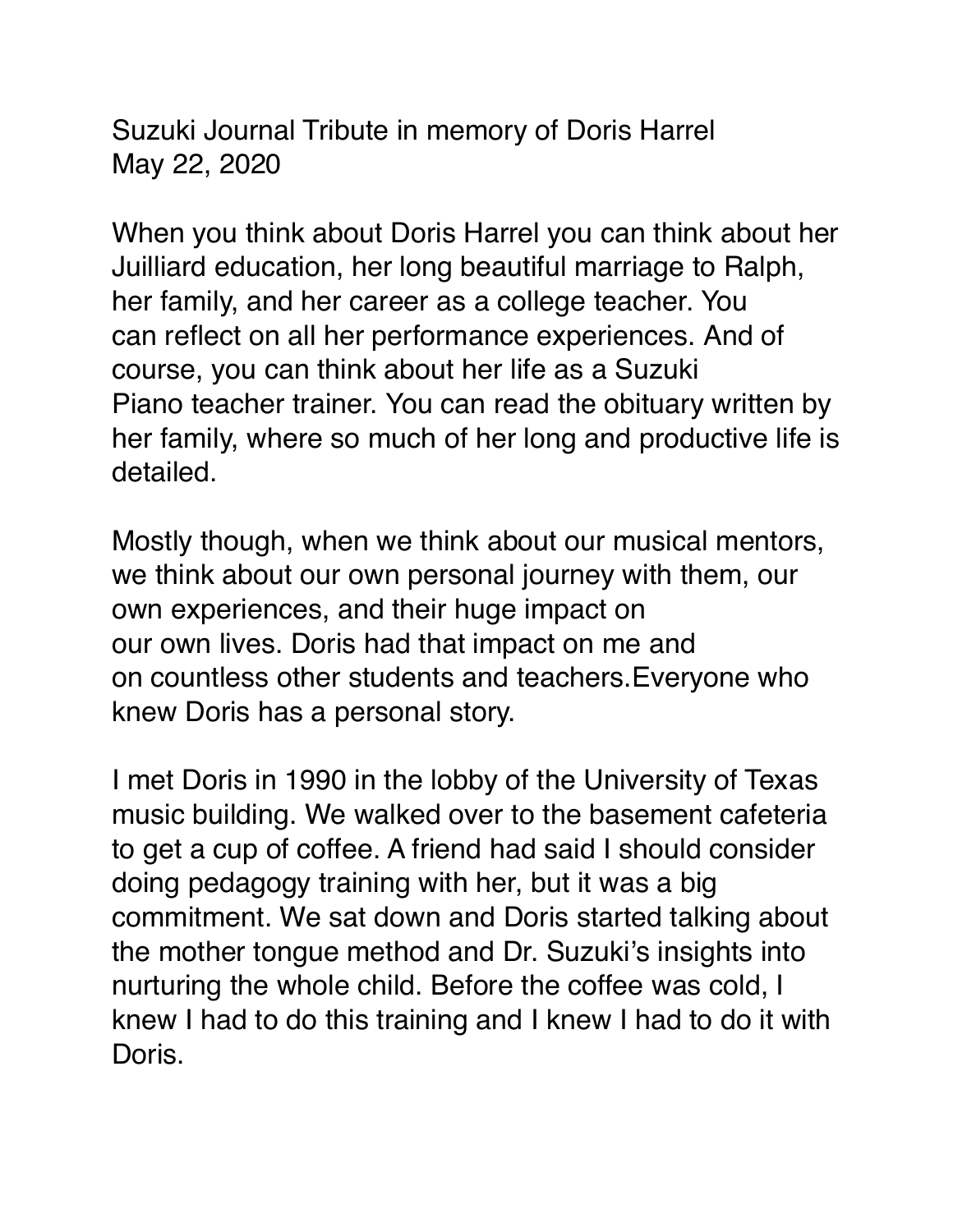She offered long-term teacher training in her home in San Marcos, Texas. We would meet on Monday afternoons. When we arrived, she would greet each of us at the door with a hug. We would make our way to her kitchen, getting hot coffee, tea or water. She showed us where things were the first time but after that we would make ourselves at home. She would serve a simple snack, often toasted bakery bread with jam, and we would gather around the table. Learning together in her home studio we trainees became lifelong friends. She would talk about the outline for the day and share articles for us to read, and we would ask questions about the observations we were doing. Once again, before the coffee was cold, we were heading to the pianos.

At the pianos everybody played everything and she showed us the touch she was after by borrowing our hands and playing on our arms, learning through our senses. How did it feel? How did it sound? She knew when you understood it in your mind, when you internalized it in your playing, and most importantly, when you heard the right tone. She didn't stop until everybody HAD it.

Musical expression for Doris was everything, but it wasn't a mysterious thing that only elite musicians could achieve. She broke it down for us, teaching classes like "How Do You Know That?" where she helped us find clues for interpretation in the music. She loved the pedal and taught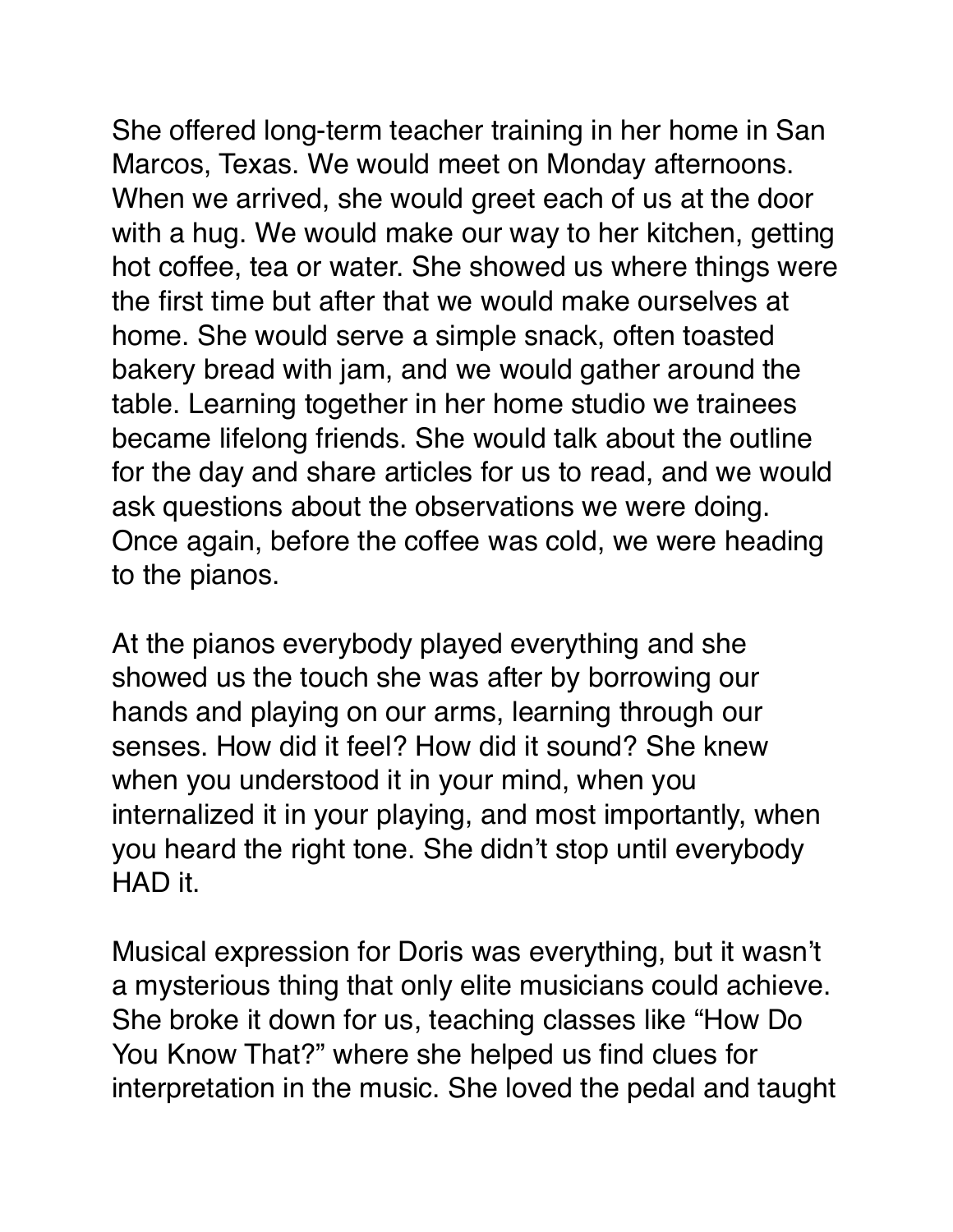specific workshops on effective pedaling. The end goal was always the message in the music, but in order to get there you needed intellect as well as the right physical approach. Mind, body, and spirit all worked together, years before that was a thing.

Musicality was taught from Book One. Especially from Book One! She taught us that even very young children could express music with nuances. For Doris, it all came from the ear. Harmony, rhythm, balance, and voicing were all approached solely by listening. There were no little tricks or gimmicks to make the melody sing over the accompaniment. The teacher simply traded back and forth, student playing right hand, teacher playing gentle left hand, until the student had the correctly balanced sound in his or her ear. The hands will do what the ear requires, Doris would always say.

Doris loved teaching. She taught at countless institutes. I don't recall a class ever finishing on time. I remember the sign she used to pull out of her briefcase: "Beware the Attack Musician." We listened to Alicia de Larrocha and Mitsuko Uchida playing Mozart and compared the nuances of their sonatas. Nuance was a special word for Doris.

Doris loved learning. For her, there was always more to learn. She was always introducing her trainees to new ideas and new people to learn from. She attended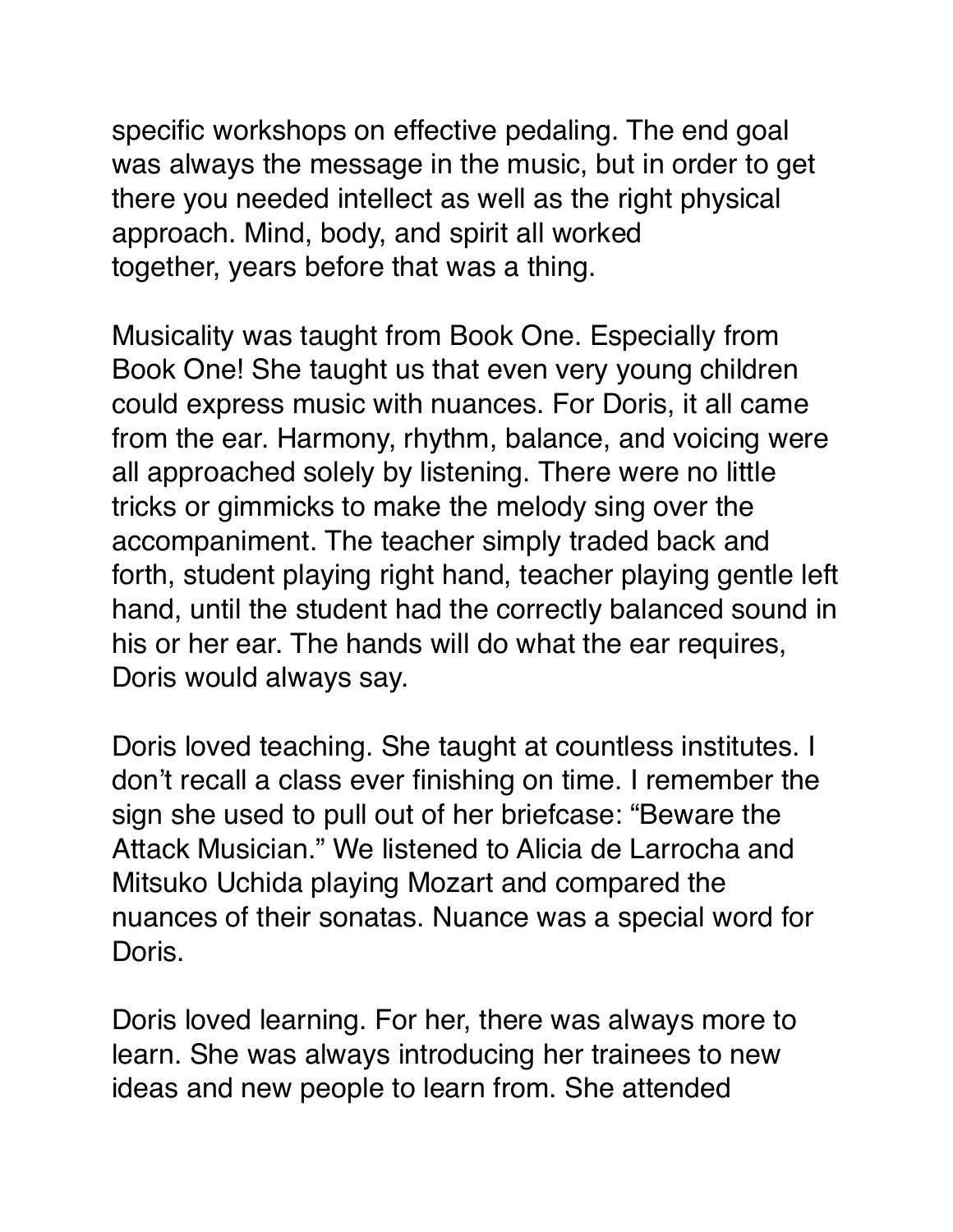Taubman sessions in her eighties. She was open minded and was never afraid to say she changed her mind after learning something new. Last fall in her nursing facility, she attended the recital of her colleague and family friend Tim Woolsey and had many insightful reflections for him. Even at age 93 she was still all about the music.

Doris loved music. Her love was contagious. I can still hear her voice asking "Don't you just love that?" regarding a deceptive cadence in a Mozart sonata or a chromatic harmony in a Chopin prelude. She talked about the universal impact of music, how after 9/11 people expressed their grief with music. She shared with us how while fighting pain in the hospital, her husband Ralph hummed a Beethoven bass line to help sooth his pain.

Doris loved people. She saw the spark in everyone and fostered the careers of so many of our great Suzuki piano teachers. She brought teachers from Austin, Houston, San Marcos and San Antonio

together, creating a beautiful Suzuki piano community. We would gather in her home for dinner after weekend workshops. Trainees, trainers, and students were all there sharing a meal and a glass of wine, building lifetime friendships. She believed in all of us.

I consider Doris to be the single most influential mentor in my musical life. I know I'm not alone. She embodied the